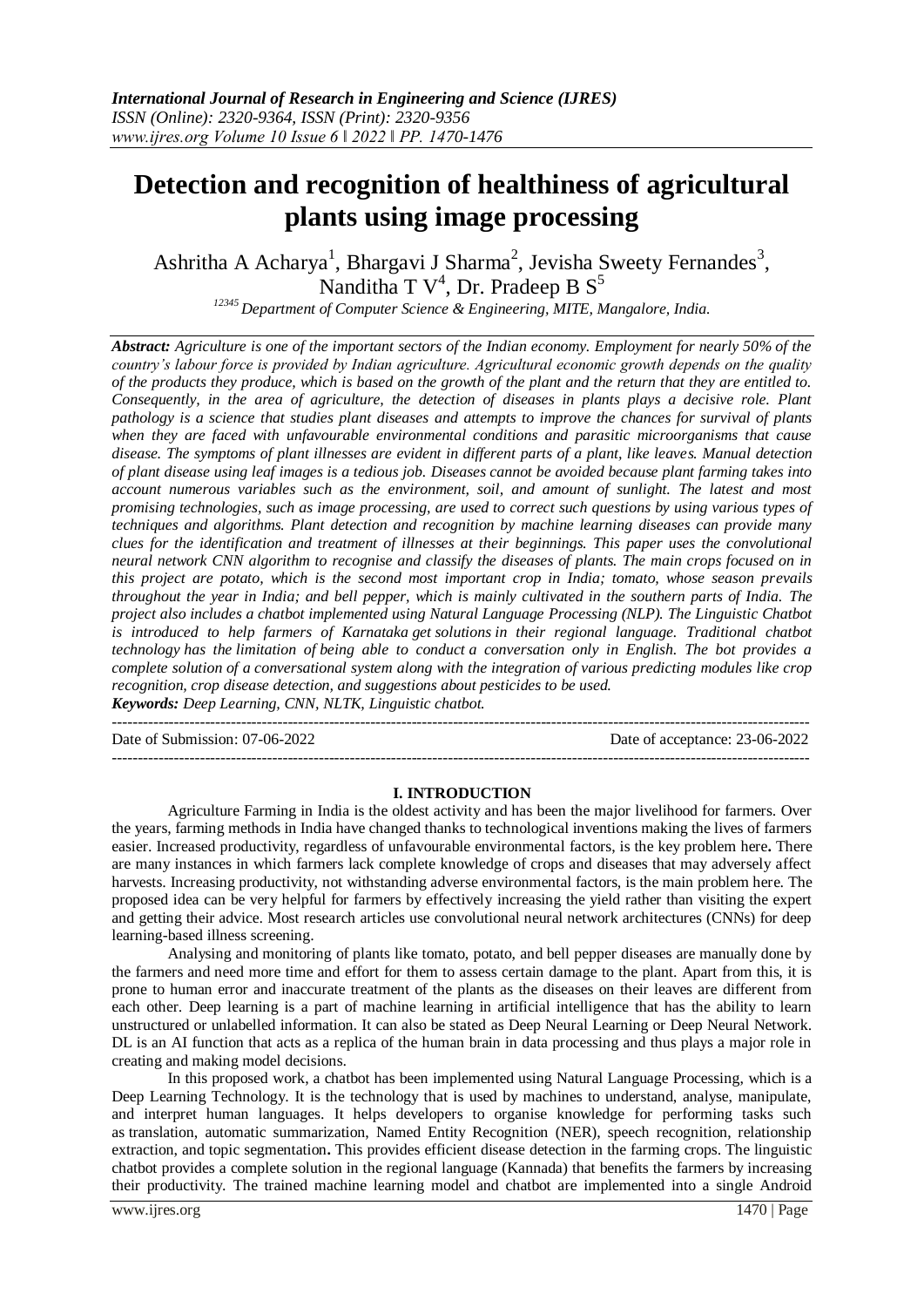application. The model is imported into Android Studio via Django framework. The app includes features such as image capturing to capture the image of a leaf and upload it in the app; solution and nearby agricultural shop recommendation using a chatbot; and an information section to guide farmers in the process of growing healthy plants.

#### **II. LITERATURE SURVEY**

T.Vijaykanth Reddy et al., proposed a paper where they perform automated leaf disease detection using deep learning models[1]. The framework is known as Deep Leaf Disease Prediction Framework (DLDPF). It is designed so that it uses pre-trained models as well as transferring learning to benefit from the accuracy of disease prediction. Rather than directly using core CNN models, the DLDPF has its own mechanism for improving training optimization and test accuracy. It also exploits transfer learning by taking into account two pre-trained models like Alex Net and Google Net. The Alex Net precursor makes it possible to enlarge size convolution kernel in order to support a strong ability to gather information from the leaf image. A total of six convolutional layers are utilized with various core sizes. It uses cascade inception together with convolutional layers and max pooling layers so that you can carry out the prediction of diseases. Once the system is built, it will be updated in every epoch until convergence.

G. Geetha et al., This research presents a representation of leaf disease detection using image processing to identify flaws in tomato plants from photos using colour, binding, and texture to provide farmers with quick and consistent findings[2]. In this project, four consecutive phases are used to find out the kind of leaf disease. The four stages consist of pre-processing, leaf segmentation, feature extraction and classification. To remove the noise, they have done the pre-processing and to part the affected or damaged area of the leaf, image segmentation is being implemented. The k-nearest neighbors (KNN) algorithm, which is a guided, supervised and cutting-edge machine learning algorithm, is applied to trace solutions for both the problems correlated to classification and regression. The treatment for the leaf disease is recommended to the user during the terminal stage. The diseases primarily impact live plants. The project is methodically performed with many variables such as illuminations, the size of performers in an image, and surrounding distinction, etc., and it is held across the neighbouring part of that particular plant. It provides a practical working technique that can be adapted in the domain without relying on expensive, difficult, and compound technology. This technique benefits farmers not only in terms of protecting crops, but also in terms of saving money by only purchasing pesticides that are appropriate for the disease being treated.

Hiba Hussain et al., proposed a disease prediction chatbot and report analyser. Chatbots are the human version of AI-based software that interprets and responds to the user using natural language processing [3]. Using NLP and machine learning techniques, this research suggests a disease prediction chatbot. KNN and Decision tree algorithms are used to make the predictions. KNN and Decision Tree are two of the most commonly used classification algorithms in disease prediction. The chatbot is powered by natural language processing. The NLP principles of wordnet and tokenization are employed. Tokenization is the act of breaking down a piece of text into a list of words, whereas WordNet is a lexical library of dictionaries built for natural language processing. This project also looks forward to provide medical consultation on the predicted disease. The study also looks at how to use the Tesseract Optical Character Recognition tool to extract text from a patient's scanned pathology report. By offering a graphical interpretation of the test result, the generated text aids in the easier translation of the report. Natural Language Processing is being used to create an interactive chatbot that will retrieve symptoms reported by the user.

Ekanayake et al., this research creates a chat room and a Chatbot to discuss current farming concerns with peers and experts [4], and to assist farmers in making timely farming decisions. Through talks and surveys with farmers, experts, and other stakeholders, a standard set of questions was developed. The user interface was created with properties like guidance, user control, consistency, error prevention, feedback, and simplicity in mind. In addition, the interface should provide features for illiterate farmers. The chat room is part of the E - Agro platform server, which runs on a node server. Responder, Classifier, and Graph master are the three main components of the Chat-Bot. The responder receives a response via the user interface. The goals of this project is to connect farmers and provide timely solutions to their problems.

Gore H., Singh et al., this research paper focuses on a python-based web framework known as Django[5]. As Django known for web application framework which is freely available and is extremely demanding in today's market. It consists of MVT design structure (MVT stands for Model View Template). The Django model is capable to work as a database management. Django is completely scalable and it has faster development. Django provides an easy way to generate powerful HTML using its template program. It consists of function and class-based views. Django is a framework that allows us to divide python and HTML, with the python component being contained within views and the HTML part being contained within templates. Django relies on dedicated performance and the Django template language to connect the two.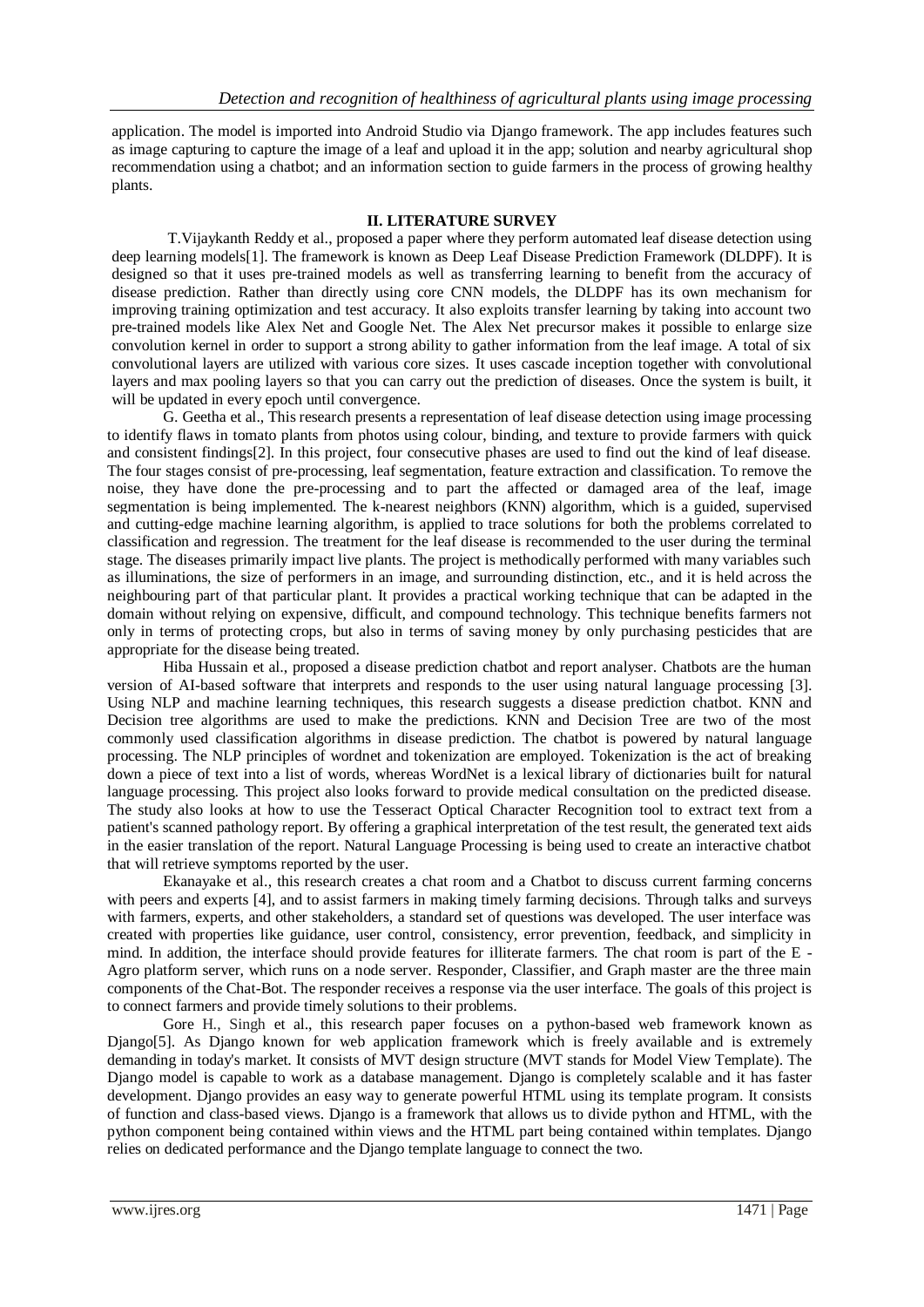## **III. METHODOLOGY**

The image dataset for the database will be taken from plants in the village, which may contain more than 500 images of diseases of different plant types. A total of 20,000 images will be collected from the Kaggle website. Deep learning algorithms and image processing will help in training the model in order to predict a specific type of disease in plants which is depicted in figure 3.1. Steps involved in disease classification:

1.Import necessary dependencies and datasets into the TensorFlow dataset.

2. Function to Split the Dataset: The dataset should be bifurcated into 3 subsets, namely:

- a) Training: Dataset to be used while training
- b) Validation: Dataset to be tested against while training
- c) Test: Dataset to be tested against after we trained a model

d) Creating a layer for resizing and normalisation is used before we feed images to the network. We should be resizing them to the desired size. Moreover, to improve model performance, we should normalise the image pixel value. This should happen during training as well as inference. Hence, we can add that as a layer in our sequential model.



**Figure 3.1 General model of detecting agriculture plant disease**

Data augmentation is needed when we have less data. This boosts the accuracy of our model by augmenting the data. A model architecture is used to couple CNN with SoftMax activation in the output layer. We also add the initial layers for resizing, normalization, and data augmentation. Compiling the model uses Adam Optimizer, Sparse categorical cross entropy for losses and accuracy as a metric, and writing a function for the interface.

The following steps are used to create a chatbot:

1. The queries entered by users are tokenized and a list of tokens is generated using the bag of words technique. Stop words are thus removed using the NLTK corpus.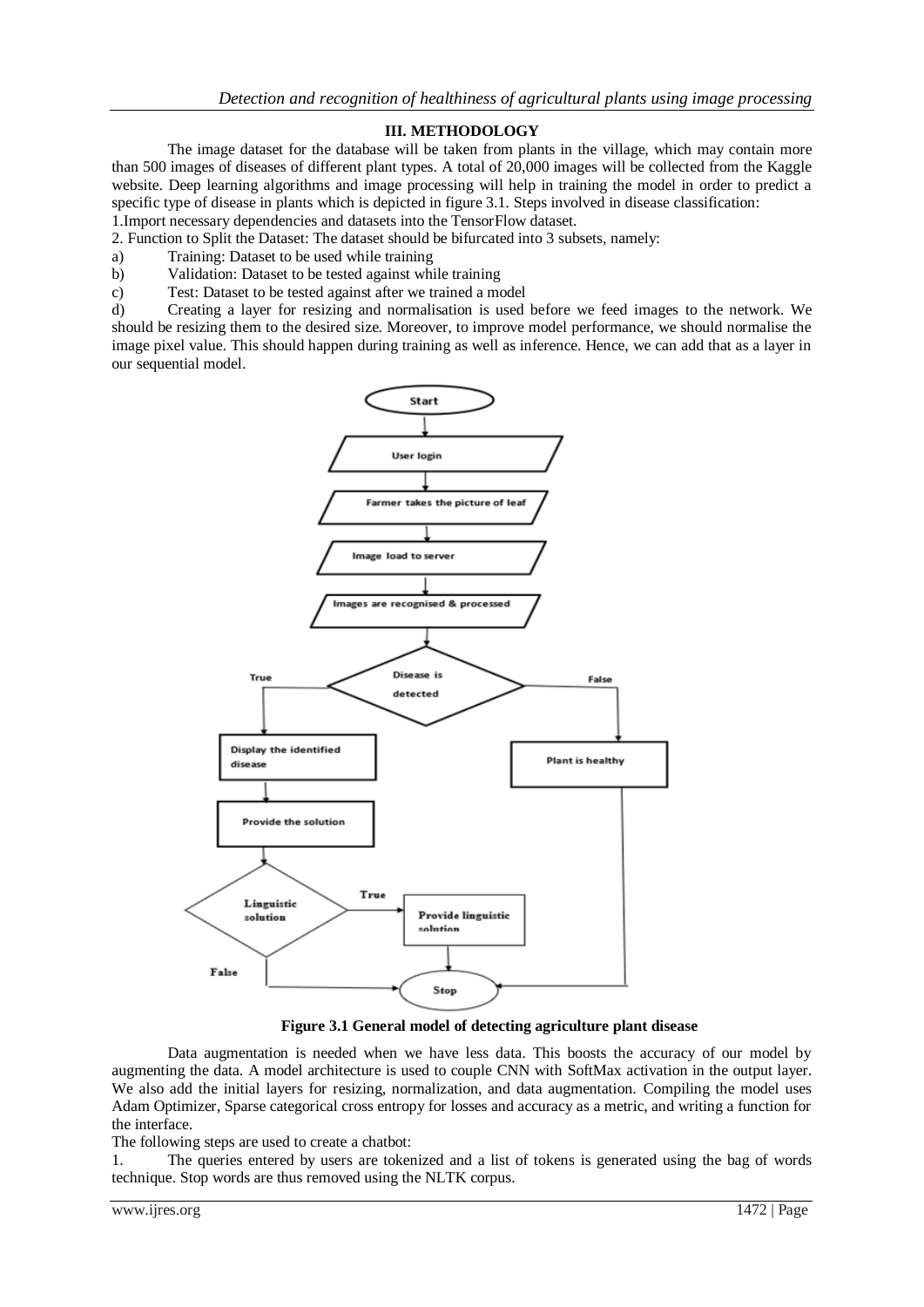2. Training and Testing: The application is streamed with thousands of queries so that the obtained response will be accurate.

3. Multilingualism: The application allows farmers to query both in English and Kannada.

The ML model is connected to the Android application through the Django framework. Django is an open source, high level python web framework that encourages rapid development and clean, pragmatic design, which takes care of much of the hassle of web development, so that we can focus on writing our application. Image uploaded is sent to Django, where image is scanned, processed and plant disease gets predicted. Then, the result is sent to Android application where disease is displayed. A linguistic chatbot is integrated into the Android studio. Apps enhance the ease of use as compared to web applications.

### **IV. RESULTS**

The system helps in predicting whether a plant is having any sickness or not based on the photograph uploaded by the user. Name of the disease is displayed if plant is infected. A person can discover answers for a specific disease from FAQ section of this application. Also, the information section helps the farmers in developing healthy plant life. Some of the screenshots of the application are provided from figure 4.1 through 4.5 below:

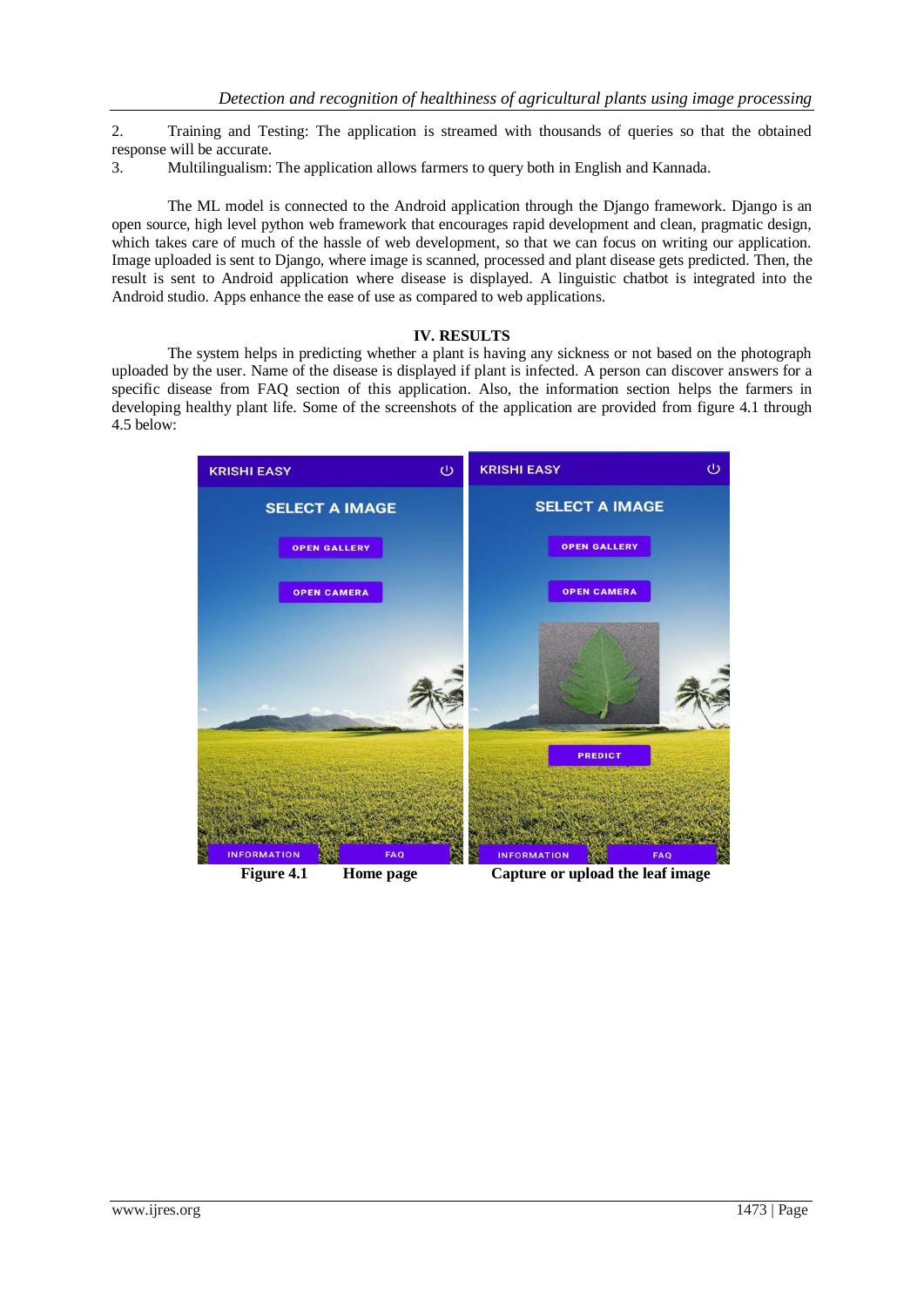# *Detection and recognition of healthiness of agricultural plants using image processing*



Figure 4.2 Display of result Information section

FAQ section Results in regional language for farmers and in English:



**Figure 4.3 Selecting the disease type to get solution.**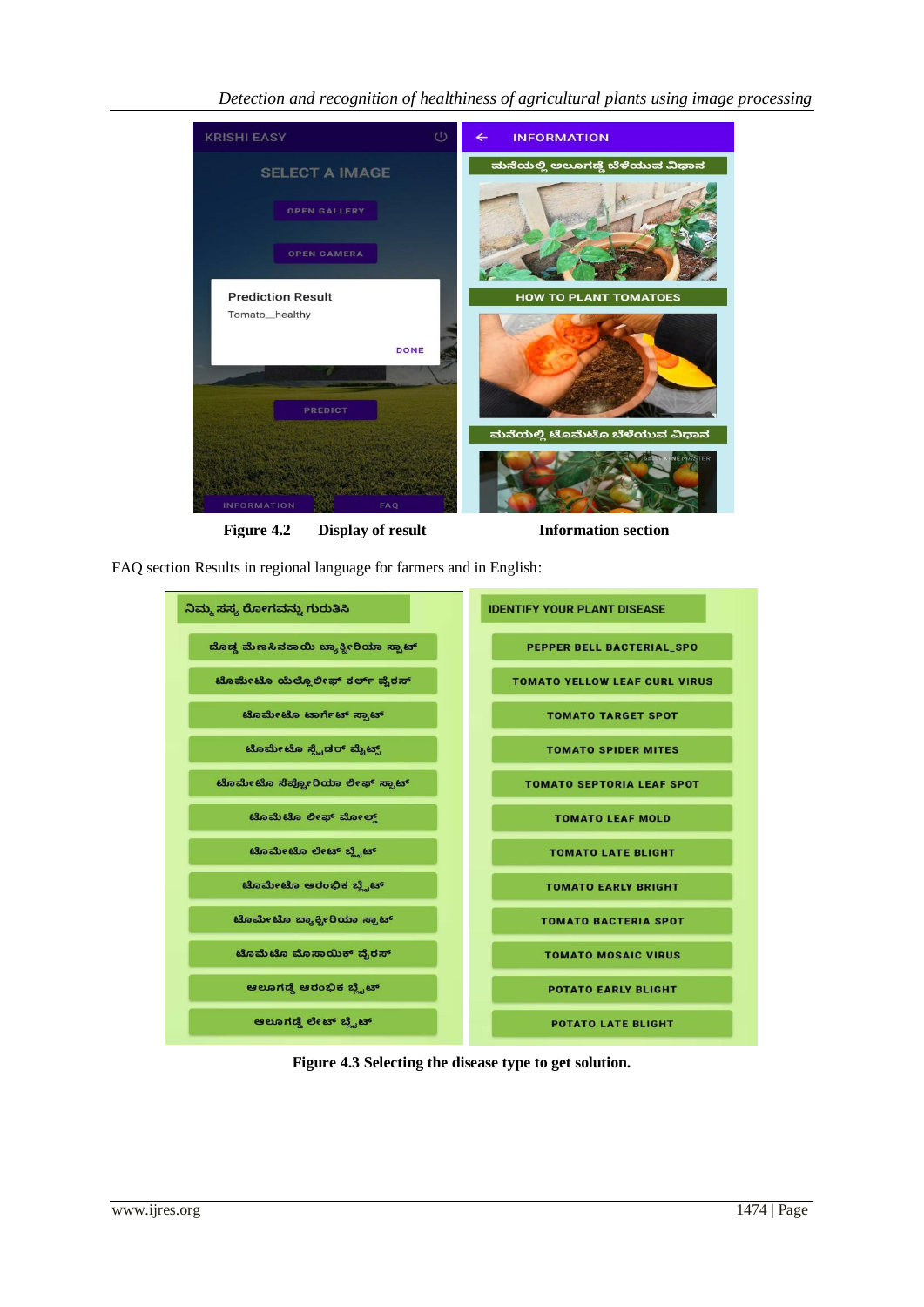



**Figure 4.5 Nearby agricultural shop's location are displayed for a respective place.**

#### **V. CONCLUSION**

The proposed system helps the farmer to recognise the disease at different stages of the plant's life cycle. It can provide help for people who have less knowledge about the disease. The linguistic chatbot present in the system will help to overcome the language barrier by suggesting remedies in their regional languages. The time required for consulting the experts is eliminated as the system provides quick and accurate results just by a single click. The application is cost-effective and time-efficient.

The application can be extended to various kinds of agricultural plants;The entire Android application can be made available in all regional languages and not only limited to chatbots. Additional features such as weather